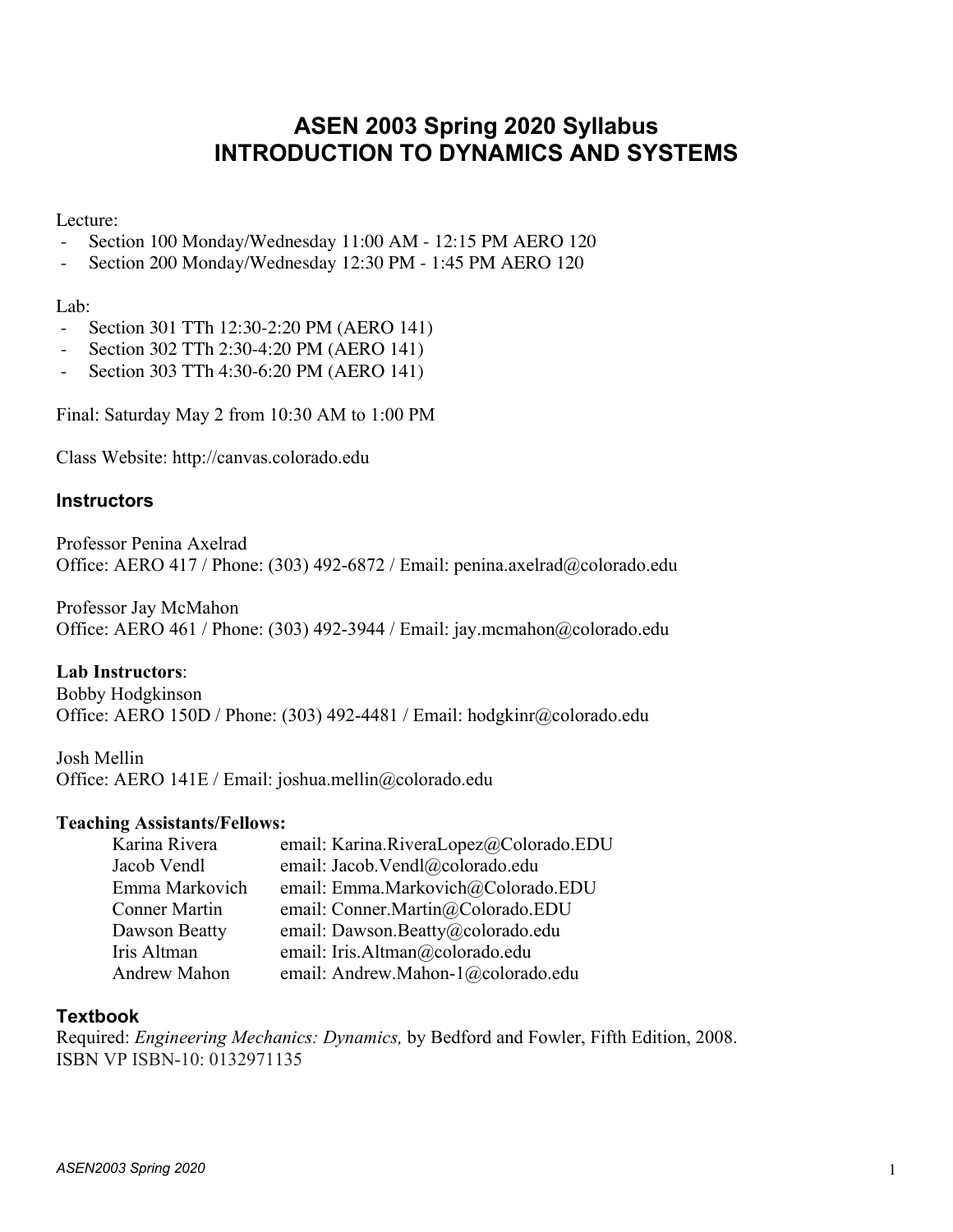### **Overview**

The study of dynamics is a key component of every undergraduate engineering major, but is especially relevant to Aerospace Engineering. In the upper division you will begin taking courses dealing with the dynamics of air and space vehicles building upon the fundamentals presented in this class. Structures, fluids, controls, and orbital mechanics all have roots in this material, so it is critical that you build this technical base carefully.

ASEN 2003 differs from a classical first course in dynamics in two ways. The first is that the fundamentals of two-dimensional motion of particles and rigid bodies are presented from both a theoretical and practical point of view. In addition to deriving and using first principles of dynamics, we will do experiments, designs, and handson work that are intended to help students develop an intuition or feel for dynamics. Furthermore, we take the study of simple motions one step further by introducing the fundamental concepts of vibrations and control into this course. Vibration analysis is critical to aerospace vehicle design, and as engineers we must both understand the motion of vehicles and learn how to modify the vehicle to suit mission requirements. This course will give you a flavor of these advanced topics, laying the groundwork for more advanced studies in your junior and senior years.

# **Course Outline**

- 1. Particle Kinematics and Kinetics
- 2. Particle Energy and Momentum Methods
- 3. Planar Rigid Body Kinematics and Kinetics
- 4. Rigid Body Energy and Momentum Methods
- 5. Vibrations
- 6. Systems and Control

# **Prerequisites**

Calculus 1-2, Physics 1, ASEN2001, ASEN2012, and GEEN1300 Introduction to Computer Programming, are prerequisites for this course. APPM2360 is a pre or co-requisite. Much of the material covered in this class has been introduced in your freshman physics class. It also depends heavily on a solid understanding of statics. Students are expected to have a working knowledge of vector operations and vector calculus. Assignments regularly require the use of MATLAB; students are expected to be proficient in the use of MATLAB for problem solving.

# **Course Components**

Material and concepts are introduced and student mastery is evaluated using several mechanisms throughout the course:

**Reading Assignments** - The primary means for conveying factual information, techniques, and examples is reading assignments in the textbook and course notes. The textbook is excellent, providing clear explanations and numerous examples of varying difficulty - take advantage of this outstanding resource. Reading assignments are to be completed prior to the class lecture period.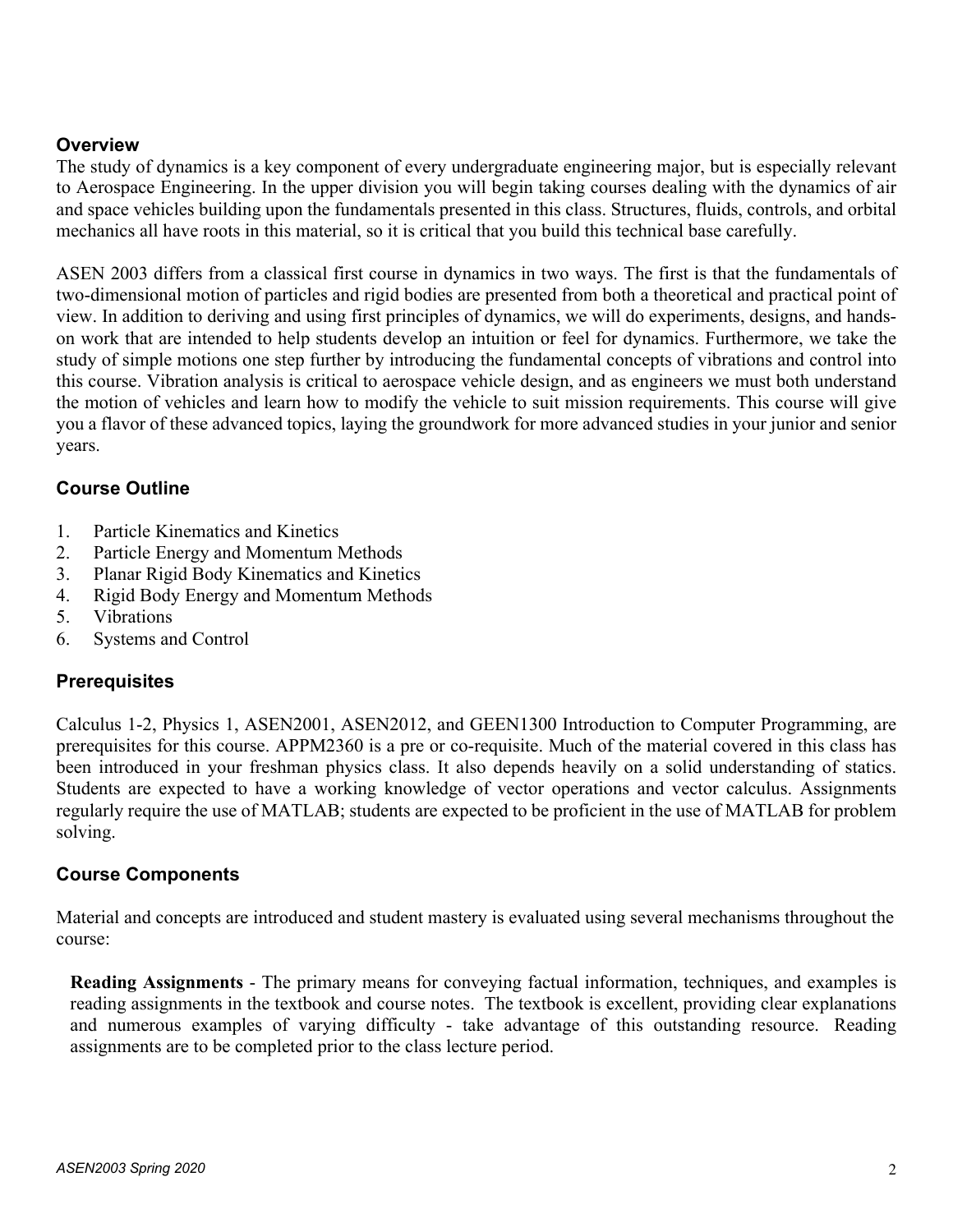**Lecture & Discussion** – We typically start a new topic in each lecture session. The instructor will provide a complementary overview of the material covered in the reading assignment.

**Homework** – Homework problems are generally assigned once per week. They provide practice in solving problems of varying difficulty and sometimes will also involve computing. Collaboration on homework is allowed (copying is not); however, students are encouraged to use homework as a means to ensure their individual mastery of the subject. In class group problem solving and labs will allow for considerable collaborative problem solving.

**Clickers –** We will use Clickers in this course during lecture periods. There are two main reasons we use Clickers: first, extensive research has shown that the use of Clicker questions during lecture can lead to improved learning, comprehension, and retention by the students; second, Clickers are an effective way for us to get feedback from the entire class on how well concepts are being understood. Clicker questions are graded only for participation – there is no penalty for entering the incorrect answer.

**Group Problem Solving** – In the lecture and lab periods we will sometimes have group problem solving sessions. A handout is provided with conceptual questions about the material and/or relevant problems (often from previous year's exams). Students work in groups of 2-4 to answer conceptual questions about the material and do practice problems in preparation for the unit exam. We discuss the questions and problem solutions in class.

**Labs** - There are a variety of experimental and design labs in this course that offer a different perspective on the material. They vary in duration and requirements. Each lab handout will state the objectives of the assignment, the report requirements, and the weighting (number of points) in the overall lab grade. In some cases, students will observe dynamic phenomena in the lab before we formally discuss the theory and do practice problems. Why do it in this order? The idea behind this type of "discovery learning" is that it helps you develop a concrete mental picture to connect to abstract mathematical concepts; and, it allows the student to formulate the questions that need to be answered to fully understand the experiment. In particular, we have tried to avoid making the labs "canned" or "turn-key"; that is, you should not expect to be able to walk into the lab, collect some data, and crank out the answer to some lab questions.

The labs are designed to require you to try something, ask questions of the instructors and TA's, make some calculations, and maybe redo the experiment based on what you observed. The final result of the lab is not a "right" answer, but rather a set of answers and a solid explanation, based on correct mathematical theory and good experimental practice, of why such results were obtained. In other laboratory exercises, we will stress data analysis skills. This includes extensive usage of computer programming and statistics. In these examples, we expect students to follow directions from the instructor and provide a lab write-up that demonstrates that students understood the key concepts of the lab. Presentation of results will be stressed and students are expected to properly describe what was measured, what was modeled, and whether discrepancies between observations and models are significant. Although the computer programs written for this class will not be graded, students are required to turn them in. Students will also be required to follow programming instructions made by the instructor. Our purpose in making these programming requirements is to teach students new and efficient methods for conducting engineering analyses. Proper presentation of laboratory results is important throughout the ASEN curriculum.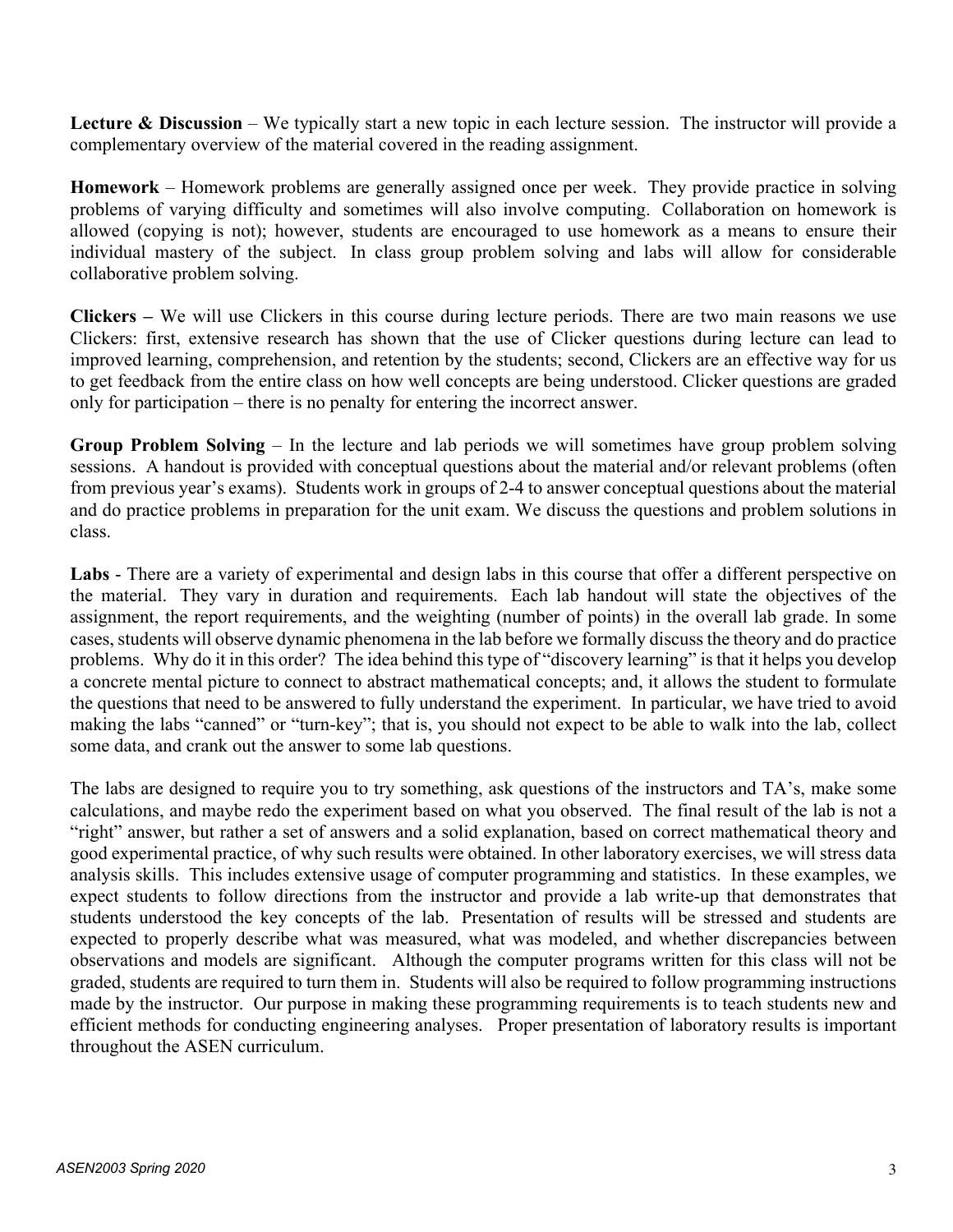**Exams** – Four in-class exams will be conducted at  $\sim$  3-week intervals. Exams will include both conceptual questions and more detailed problems similar to homework. The final exam will contain material from the entire course.

# **Logistics**

- 1. TA/CA Office Locations and Office Hours will be arranged and announced as soon as possible.
- 2. We reserve the right to reply to email questions only in business hours, i.e. Monday through Friday, 8:00 am – 5:00 pm. Emails received 24 hours or less before the exams are not guaranteed a response. To better help us manage and track your emails please include **ASEN2003** at the beginning of the subject line.
- 3. Attendance to lecture is expected. Attendance at laboratory sessions is mandatory. In-class assignments may be given at any time and students are expected to come to class prepared to participate.
- 4. Homework assignments are due at the start of class on the due date. Each assignment must be scanned and uploaded to Canvas in a single pdf titled as follows: HW*##\_Lastname\_Firstname*  For example, my submission for the first homework would be named: *HW01\_Axelrad\_Penina* More details on homework submission are provided later in this document.
- 5. Exams & Comprehensive Final Exams will be given during the class periods. Any type of collaboration or copying on an exam or final constitutes cheating and will result in an F for the course. An honor code violation or accusation report will be filed. Make-up exams are only given by the instructors when necessitated by extenuating circumstances such as a serious medical condition or emergency. If such a situation arises, contact the instructor by email or on their office phone number as soon as possible.
- 6. Lab Reports Experimental and design lab exercises are conducted and submitted together with your team. Contributions of each team member will be identified for each exercise. Collaborations with other teams, including shared diagrams or extensive discussion of results must be acknowledged. A grading rubric is provided with each lab.
- 7. Deadlines Late assignments are not accepted except under extenuating circumstances such as a school closure or sudden illness. If such an event occurs you are expected to contact the instructor immediately by phone or email. A hectic schedule or crashed computer is not an acceptable reason for a late lab submission. If you know in advance that you will not be on campus for a due date, you may submit your assignment to Canvas any time prior to the due date.
- **8.** Grading Grades on individual assignments and for the overall course are set based on the following criteria. **Grades do not correspond to pre-specified ranges of scores.**
	- A, A- Demonstrates superior understanding of the material beyond the course requirements, excellent technical work
	- B+, B Demonstrates comprehensive understanding of the material, very strong technical work
	- B-, C+ Demonstrates good understanding of the material, complete technical work
	- C Demonstrates adequate understanding of the material to proceed to the next level; sufficient technical work
	- C- Does not demonstrate adequate understanding of the material to proceed to the next level
	- D Poor technical work
	- F Unsatisfactory performance

To receive a course grade of C or better, a student must earn a C or better on the individual grade **in this class**. A C is the minimum grade that allows you to proceed to a course for which this is a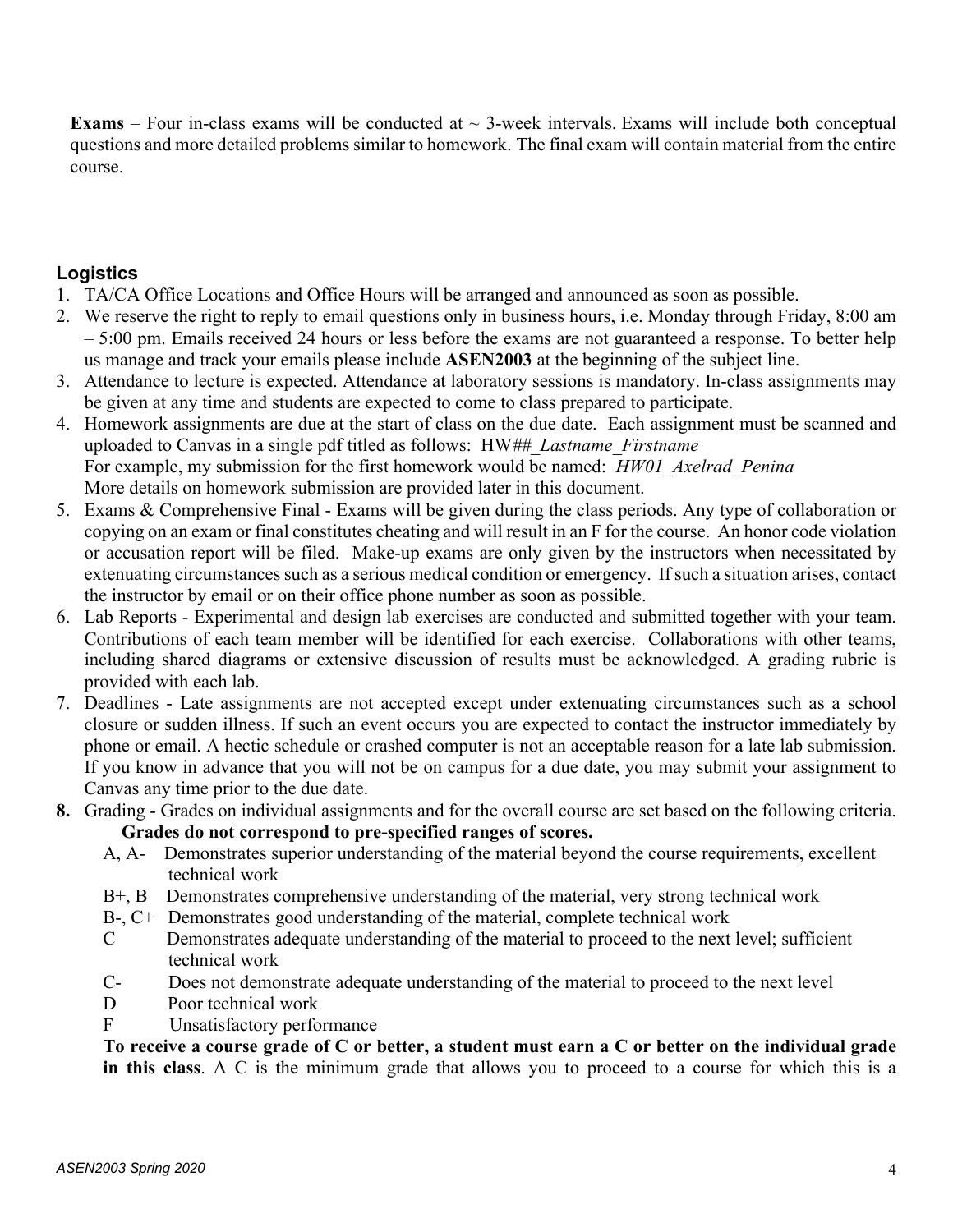prerequisite. If the exam and final scores are below a C, a student will not be assigned a grade higher than a C- regardless of their lab and homework scores.

If you believe there is an error in grading of any of your assignments, you may submit a brief written explanation of what you think is incorrect, along with the original assignment, to the instructor. If the problem is a clerical error in adding up points or entering values in Canvas, you may submit the documentation to one of the TA/CA's rather than the instructor.

### Mistakes in grading need to be reported to the instructor within 2 weeks of their being posted on Canvas.

- 9. Safety is the number one priority for laboratory activities. If you have not already done so, you are required to attend an orientation and safety lecture presented both by ITLL and by course staff during the first week of the semester. Anyone violating rules of safe conduct may receive a zero for the laboratory exercise and may be restricted from ITLL. Use of ITLL facilities is a privilege, not a right. Those endangering themselves, others, or laboratory equipment by their unsafe conduct will not maintain their access privileges.
- 10. Use of electronics in the classroom aside from taking notes is strongly discouraged. If you desire to view any animated images, please sit in the back of the room so as to not distract those students who are in the line of sight behind you.
- 11. Assignment and Exam Regrade Policy: If you would like to submit a regrade request for any assignments or exams you must email the regrade request to all instructors (Prof McMahon, Prof Axelrad, and Prof Hodgkinson) within *1 week of the graded assignment return date*.
	- The regrade request must include a pdf of your graded exam, along with a clearly written email stating:
		- i. What assignment / quiz / exam is this request referencing?
		- ii. What problem is this request referencing?
		- iii. Identify and describe the problem element in question.
		- iv. Discuss what you think is misgraded.
		- v. Identify specific evidence supporting your claim.
	- Points can be added OR removed based on correctness. Therefore, if a mistake was made in grading and too few points were awarded, the regrade request may increase the final score, however if the professor finds a mistake was made in grading and too many points were awarded, then the regrade request may lower the final score.
	- For every exam, a subset of exams will be scanned and saved. *DO NOT ALTER YOUR EXAM IN ANY WAY IF YOU PLAN ON SUBMITTING FOR REGRADE.*

### **Final Exam**

The final exam is scheduled for Saturday, May 2 from 10:30AM-1:00 PM. If you have 3 or more finals scheduled for the same day, university policy allows you to request a rescheduling of the exams in excess of 2. Please check your schedule and notify the instructor within the first 2 weeks of the semester if you will require a rescheduled exam for this class.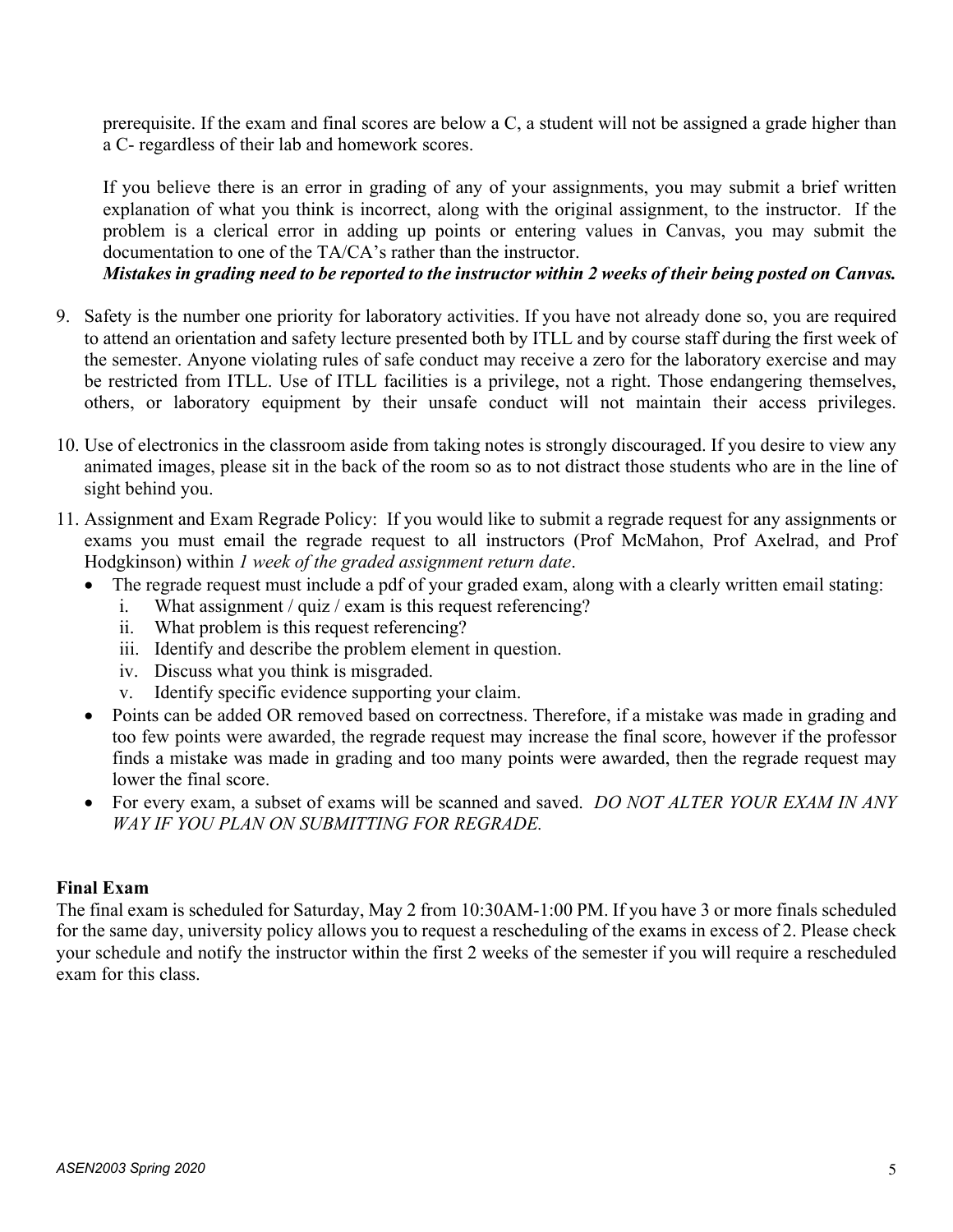#### **Homework Rules & Logistics**

Posting & Submission

- Homework will be posted on Canvas including the due date & time.
- Solutions will also be posted on Canvas when the assignment grades are returned.
- Homework assignments are due at the start of class on the due date.
- Scanned homework submissions should be uploaded to Canvas in a single pdf titled as follows:
	- o HW## Lastname Firstname

*For example, my submission for the first homework would be named: HW01\_Axelrad\_Penina* Downloading the *camscanner* app from a colorado.edu email address gives free access to the full pro version

- Alternatively, students may submit homework on paper at the start of lecture.
- If you must miss class for an excused absence, you may submit your homework early via Canvas. Late assignments are not accepted without prior instructor approval. If you know in advance that you must miss a homework due date or lab, send your instructor an e-mail or voice mail to make arrangements.

Collaboration vs Copying/Plagiarism

- Collaboration is permitted on homework. You may discuss the means and methods for formulating and solving problems and even compare answers, but you are not free to copy someone's assignment. Copying material from any resource (including solutions manuals) and submitting it as one's own is considered plagiarism and is an Honor Code violation. Remember, the more you think about the problems yourself, the more you actually learn, and the more successful you will be on exams and in subsequent courses.
- Directly COPYING from a solution manual or other source is considered PLAGIARISM.
- While we strongly discourage students from relying on a solutions manual for pedagogical reasons, we will NOT consider the USE of a solutions manual as plagiarism. What is critical is that students SOLVE the homework on their own, regardless of the tutoring or resources they used, and not turn in a copy of someone else's work. Thus, copying another student's homework or the answer key and turning it in is plagiarism and a violation of the honor code. Content
- Homework solutions must demonstrate an understanding of the principles involved, by including diagrams, using correct notation and terminology, explaining the approach, showing the key steps to obtaining the solution, and outlining the answer with proper units. These problem-solving steps are critical for developing problem formulation skills.

Format

- Homework should be neatly handwritten with a new page for each problem. Your name (last, first), assignment number, and due date must be noted on each page.
- Always submit work with a professional appearance. Neatness, clarity, and completeness count. Very messy work will be not be graded and a score of zero recorded.
- Vector notation must be used when appropriate. Numerical values must include units and a meaningful number of significant digits. Final answers must be indicated with an arrow, underline, or box. Multiple answers (when only one is required) will be counted incorrect.

Grading

- For grading purposes, homework is considered part of the group grade and only contributes to the total grade when the individual work is C or better.
- Homework is graded partially based on completion of all assigned problems (50%) and partially based on the quality/accuracy of a subset of the assigned problems (50%). To receive credit for completion, problems must be presented using the full appropriate problem solving approach. The problems graded for accuracy will be evaluated in more detail looking for correct methods, accurate complete results, and clear explanations (where appropriate).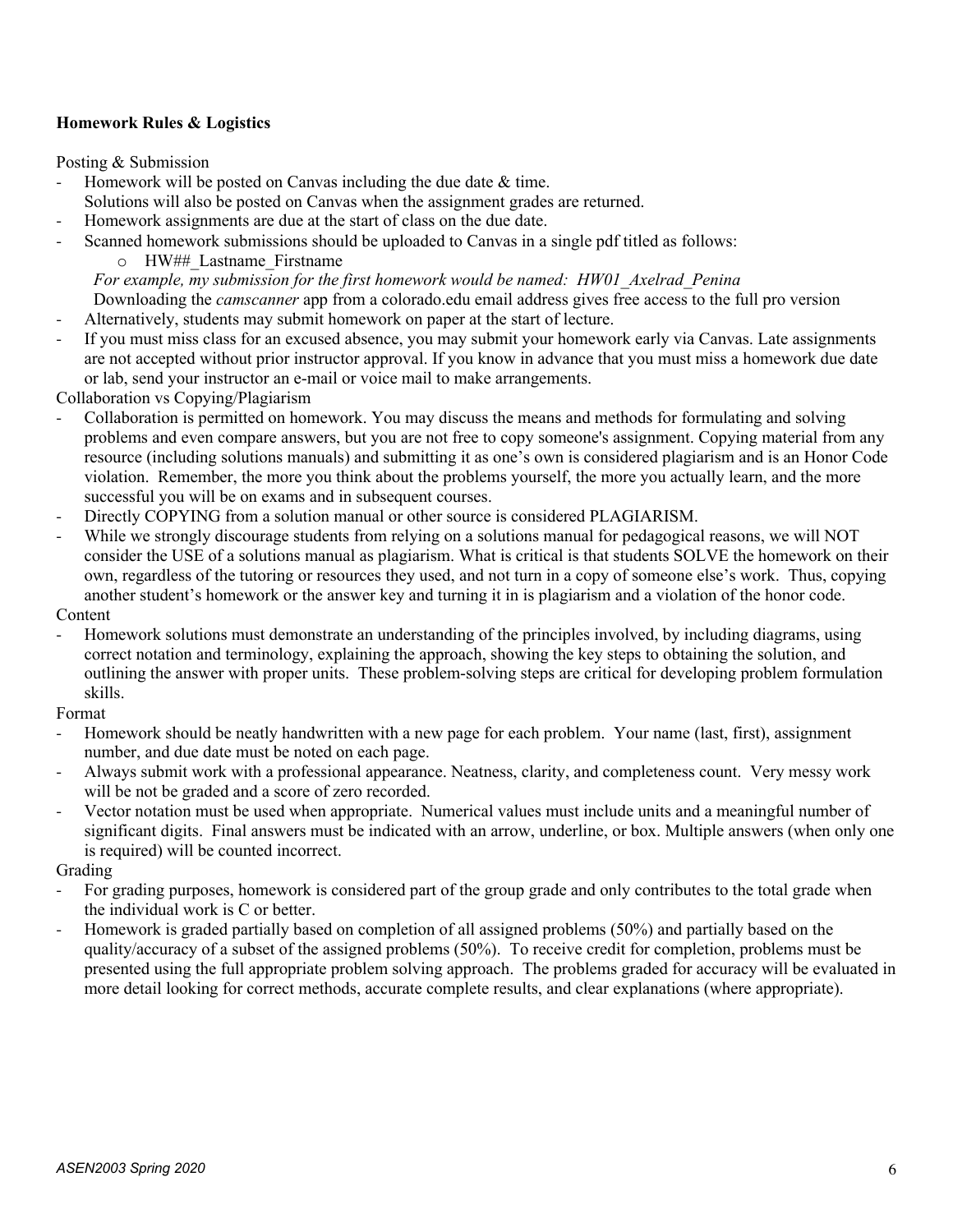# **Grading**

| <b>Type</b>             | <b>Description</b>                                  | Percentage                               |
|-------------------------|-----------------------------------------------------|------------------------------------------|
| <b>Individual Grade</b> | Unit Exams (4)                                      | 60%                                      |
|                         | <b>Final Exam</b>                                   | 35%                                      |
|                         | Participation, including lab and<br><b>clickers</b> | 5%                                       |
|                         | <b>Individual Total</b>                             | 100%                                     |
| Group Grade             | Labs                                                | 80%                                      |
|                         | <b>Homework</b>                                     | 20%                                      |
|                         | <b>Group Total</b>                                  | 100%                                     |
| <b>Final Grade</b>      | If individual grade $>= C^*$                        | Final = $0.6*$ Individual + $0.4*$ Group |
|                         | If individual grade $<$ C                           | $Final = Individual$                     |

*\*The cutoff for individual grades will not be higher than 70%.*

# **Grading Philosophy**

Assignments are graded to an absolute standard designed to indicate your level of competency in the course material. Minor adjustments may be made in the assignment of final grades, but there is a limited amount of "curving" in the course. The final grade indicates your readiness to continue to the next level in the curriculum. The AES faculty have set these standards based on our education, experience, interactions with industry, government laboratories, others in academe, and according to the criteria established by the ABET accreditation board.

The course grade is primarily dependent on individual measures of competency, i.e. exams. The other course assignments are designed to enrich the learning experience and to enhance individual performance, not to substitute for sub-standard individual competency. Accordingly, group assignment grades are only incorporated into the final grade when the individual grade is a C or better. In other words, if your individual average is below a C, the group-based grade fraction will not be averaged in to your final grade, which will then be based solely on your individual score. This policy makes it important to use the group assignments to enhance your own learning. If the work in the assignment is split up among group members, be sure that the learning is not also split up, but is shared among the whole group. Homework is included in the group grade because collaboration is encouraged; it does not mean that copying is permitted on homework.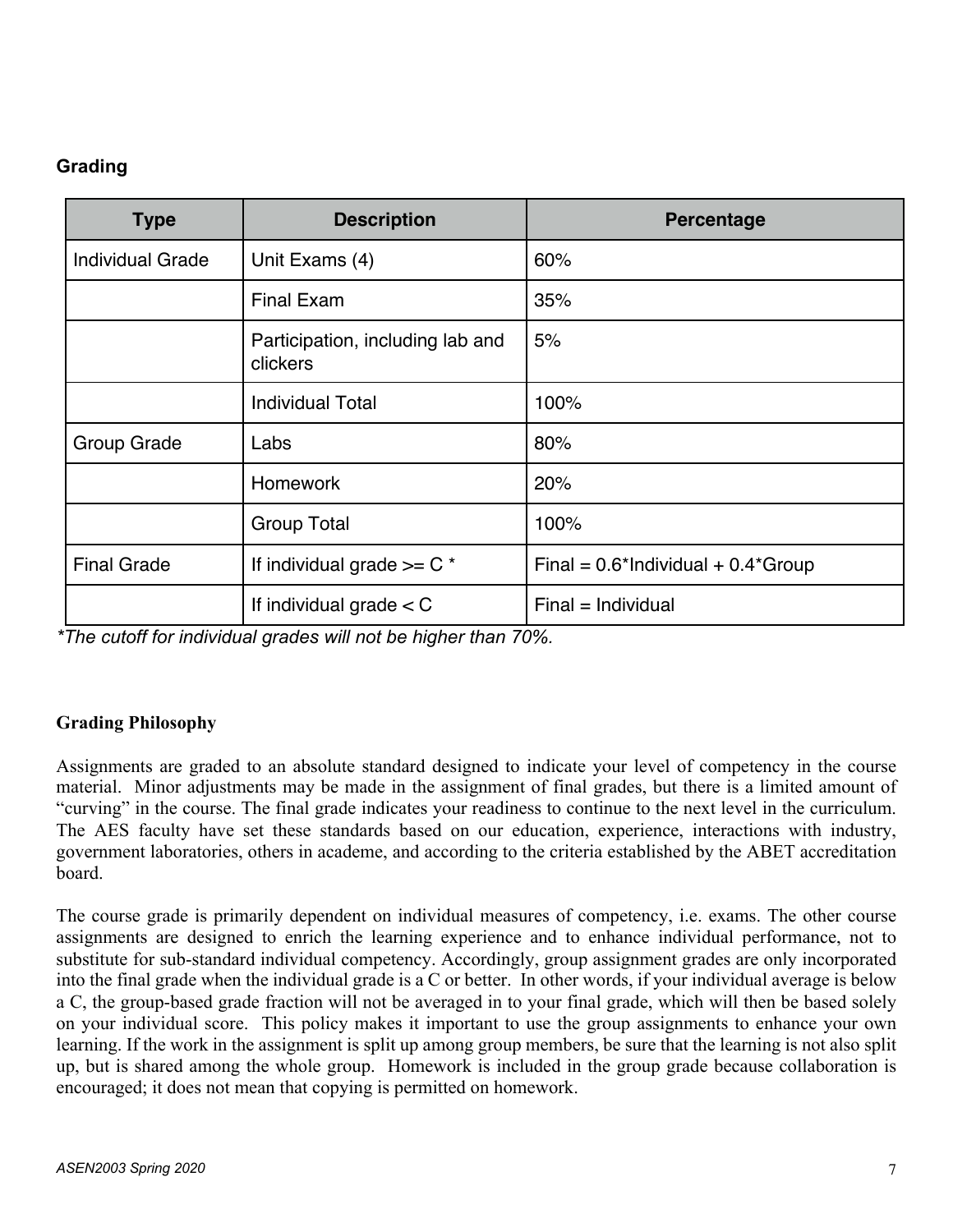# **Aerospace Engineering Sciences & University Policies 2020**

(statements can be found online as well)

### **Accommodation for Disabilities**

If you qualify for accommodations because of a disability, please submit your accommodation letter from Disability Services to your faculty member in a timely manner so that your needs can be addressed. Disability Services determines accommodations based on documented disabilities in the academic environment. Information on requesting accommodations is located on the Disability Services website. Contact Disability Services at 303-492-8671 or dsinfo@colorado.edu for further assistance. If you have a temporary medical condition or injury, see Temporary Medical Conditions under the Students tab on the Disability Services website.

### **Classroom Behavior**

Students and faculty each have responsibility for maintaining an appropriate learning environment. Those who fail to adhere to such behavioral standards may be subject to discipline. Professional courtesy and sensitivity are especially important with respect to individuals and topics dealing with race, color, national origin, sex, pregnancy, age, disability, creed, religion, sexual orientation, gender identity, gender expression, veteran status, political affiliation or political philosophy. For more information, see the policies on classroom behavior and the Student Code of Conduct.

### **Preferred Student Names and Pronouns**

CU Boulder recognizes that students' legal information doesn't always align with how they identify. Students may update their preferred names and pronouns via the student portal; those preferred names and pronouns are listed on instructors' class rosters. In the absence of such updates, the name that appears on the class roster is the student's legal name.

# **Honor Code**

All students enrolled in a University of Colorado Boulder course are responsible for knowing and adhering to the Honor Code. Violations of the policy may include: plagiarism, cheating, fabrication, lying, bribery, threat, unauthorized access to academic materials, clicker fraud, submitting the same or similar work in more than one course without permission from all course instructors involved, and aiding academic dishonesty. All incidents of academic misconduct will be reported to the Honor Code (honor@colorado.edu); 303-492-5550). Students found responsible for violating the academic integrity policy will be subject to nonacademic sanctions from the Honor Code as well as academic sanctions from the faculty member. Additional information regarding the Honor Code academic integrity policy can be found at the Honor Code Office website.

# **Sexual Misconduct, Discrimination, Harassment and/or Related Retaliation**

The University of Colorado Boulder (CU Boulder) is committed to fostering a positive and welcoming learning, working, and living environment. CU Boulder will not tolerate acts of sexual misconduct, intimate partner abuse (including dating or domestic violence), stalking, or protected-class discrimination or harassment by members of our community. Individuals who believe they have been subject to misconduct or retaliatory actions for reporting a concern should contact the Office of Institutional Equity and Compliance (OIEC) at 303-492-